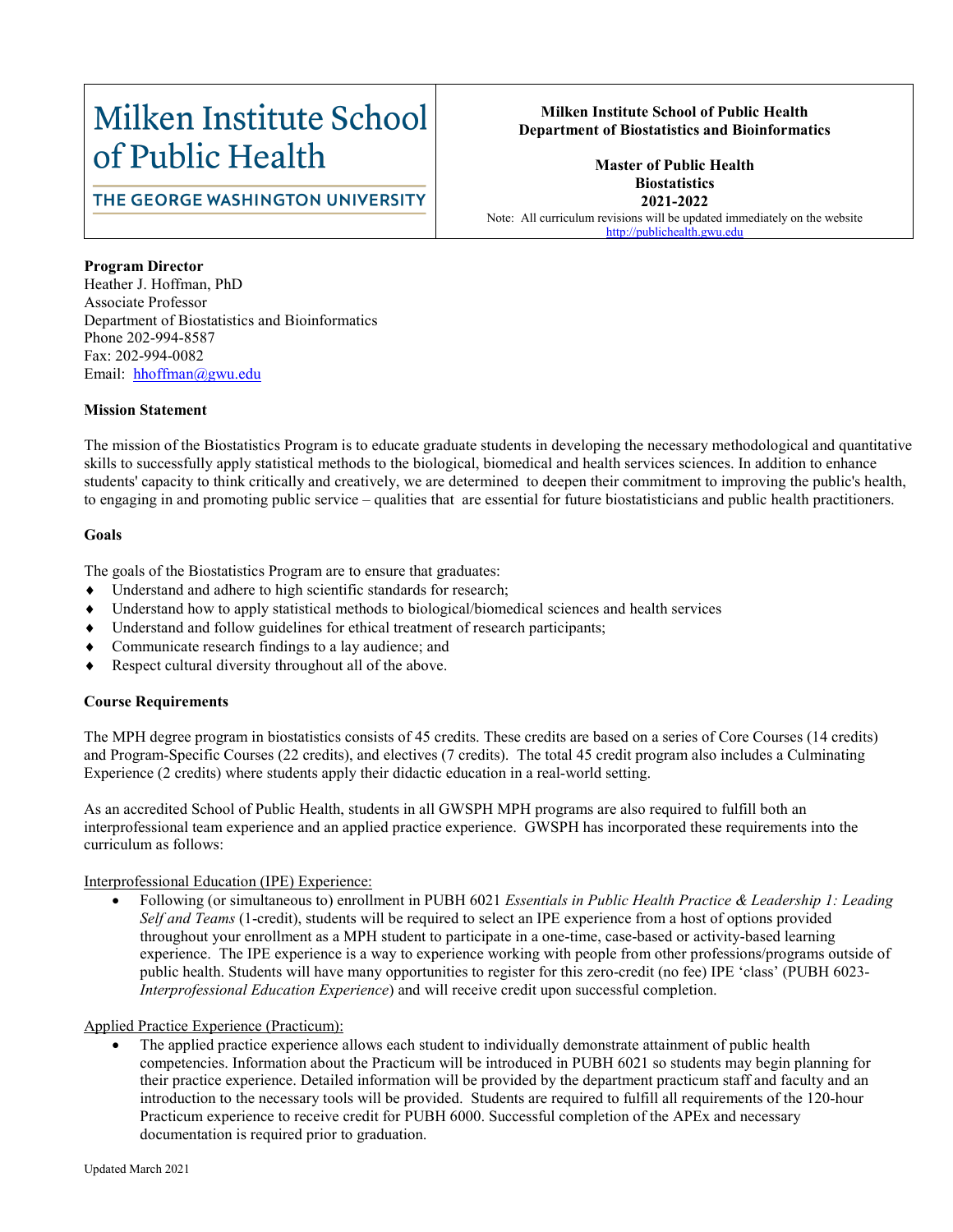#### **Program Prerequisites**

All applicants to the MPH Biostatistics degree program must have completed (a) two semesters of college level calculus through Calculus II with a grade of B or better or (b) one semester of college level calculus with a grade of B or better and enroll in a calculus refresher short course before or during the first term to be considered for admission.

#### **Program-Specific Competencies**

The specialization in Biostatistics focuses on developing students' skills in the statistical analysis and interpretation of health research data. The following competencies were developed in concert with professors of biostatistics courses (at GWU as well as from other CEPH-accredited MPH programs), biostatistics textbooks, conversations with prospective employers likely to hire MPH-biostatistics graduates, and with experience teaching biostatistics courses to MPH students. ASPPH Education Committee competencies were also consulted.

Upon completion of the MPH in Biostatistics, students will demonstrate functional competence to:

- Enumerate and apply the underlying principles and methods to design, plan, and conduct public health and biomedical studies including cohort, case control, cross-sectional, and clinical trials. Relevant courses: PUBH 6899\*, 6866, 6869, 6862, 6864, 6865, and 6015.
- Conduct data analysis and interpret the results from public health and biomedical studies including cohort, case control, cross-sectional, and clinical trials. Relevant courses: PUBH 6899\*, 6850, 6851, 6852, 6853, 6869, 6862, 6864, 6868, 6865, 6015.
- Manipulate various databases from large scale epidemiological studies and clinical trials studies using statistical software, e.g. SAS®. Relevant course: PUBH 6899\*, 6850, 6851, 6852, 6853, 6864, 6869, 6862, 6865, 6015.
- Use theoretical biostatistical concepts in an applied setting to identify the appropriate data analysis methods for public health and biomedical studies including cohort, case control, cross-sectional, and clinical trials. Relevant courses: PUBH 6853, 6869, 6862, 6864, 6868, 6865, 6015.
- Synthesize data and relevant literature and interpret findings from statistical analyses in a causal framework, in order to prepare manuscripts and make oral presentations for both professional and lay audiences. Relevant courses: PUBH 6899\*, 6853, 6869, 6862, 6864, 6868, 6865, 6015.
- Work as a member of a multidisciplinary research team and recognize and appropriately respond to ethical issues that arise in research. Relevant courses: PUBH 6899\*, 6866, 6853, 6869, 6862, 6864, 6865, 6015.
- Provide biostatistical advice as a member of a team of researchers engaged in a biomedical or epidemiological research project. Relevant courses: PUBH 6899\*, 6853, 6869, 6862, 66864, 6865, 6015.
- Apply biomedical and epidemiological concepts in identifying and describing the determinants and the distribution of disease in human populations which is the necessary background for successful participation in studies of health and disease. Relevant courses: PUBH 6866, 6862, 6864, 6865, 6015.
- Identify and assess patterns of emerging diseases to postulate hypotheses and to propose appropriate strategies in order to quantitatively evaluate the impact of health problems. Relevant courses: PUBH 6899\*, 6866, 6853, 6869, 6862, 6864, 6865, 6015
- Comprehend basic ethical and legal principles pertaining to the collection, maintenance, use and dissemination of biomedical and epidemiologic data. PUBH 6866, 6869, 6862, 6864, 6865, 6015

\*Selected biostatistics topics/electives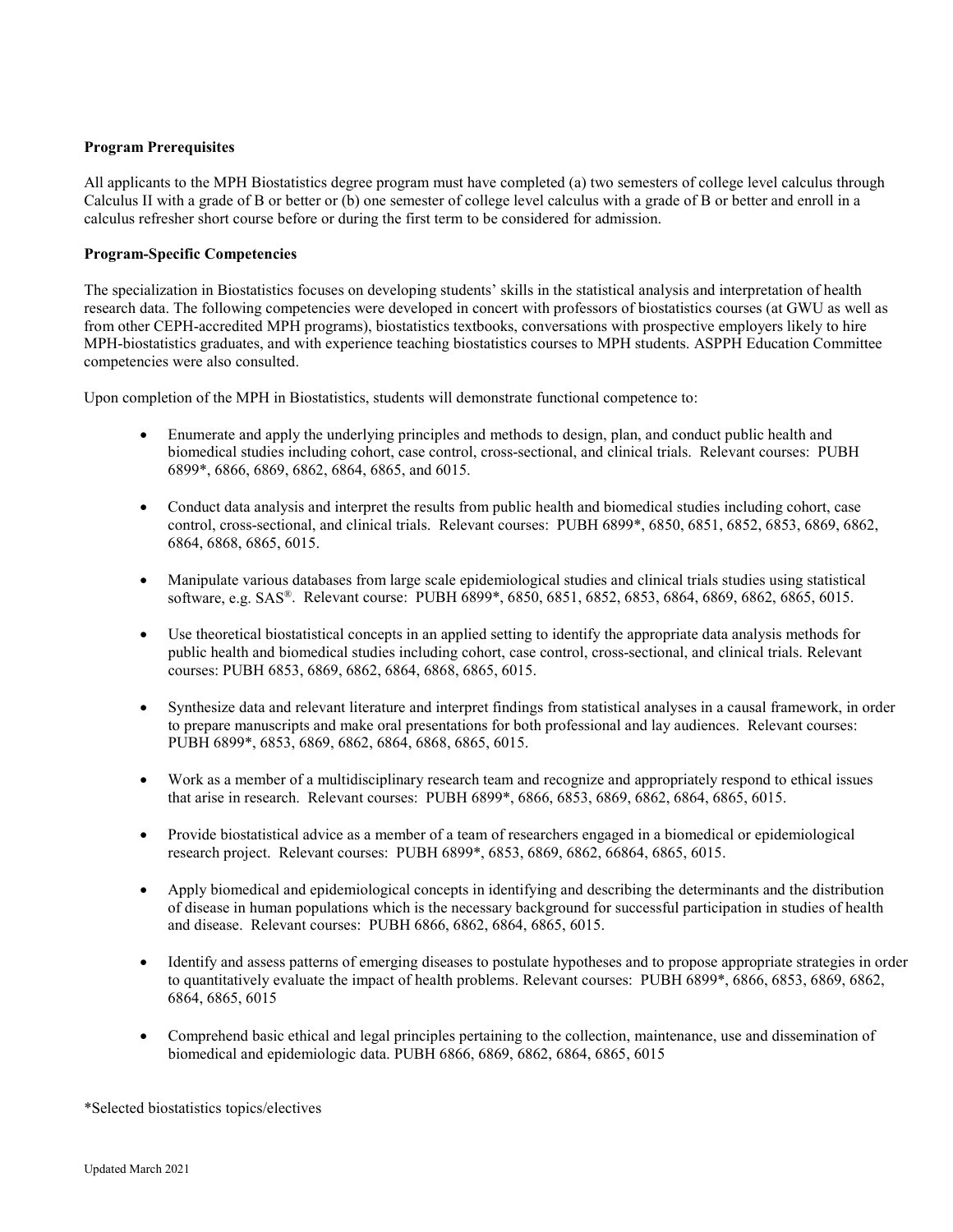#### **Sample Special Project Topics**

- Longitudinal Assessment of Disease Severity Markers in Renal Patients
- Analysis of USDA Data Trends on Toxic Residues in Animal Food Sources
- Alternative Methods for Analyzing Knee Surgery Outcome Data
- Correlates of Cerebral Spinal Fluid Substances in HIV Patients
- Development of a Prediction Model for Mortality in ICU Patients

#### **Sample Culminating Experience Topics**

## **Cancer:**

- Inflammatory Breast Cancer
- Disparities in Cancer Diagnosis and Treatment
- Associations between Behavioral Factors and Cancer

## **HIV/AIDS:**

- Use of Technology in the Care of HIV
- Infected Individuals
- Care of Pediatric and Adolescent HIV-Infected Patients
- Adherence to Antiretroviral Medications
- Development of Resistance to Antiretroviral Medications

### **Infectious Disease:**

- Listeria at Meat Packaging Plants
- Food Contamination and Surveillance

#### **Other:**

- Racial/Ethnic Disparities in Low Birth Weight
- Use of Standardized Case Definitions in Adverse Events following Immunization Surveillance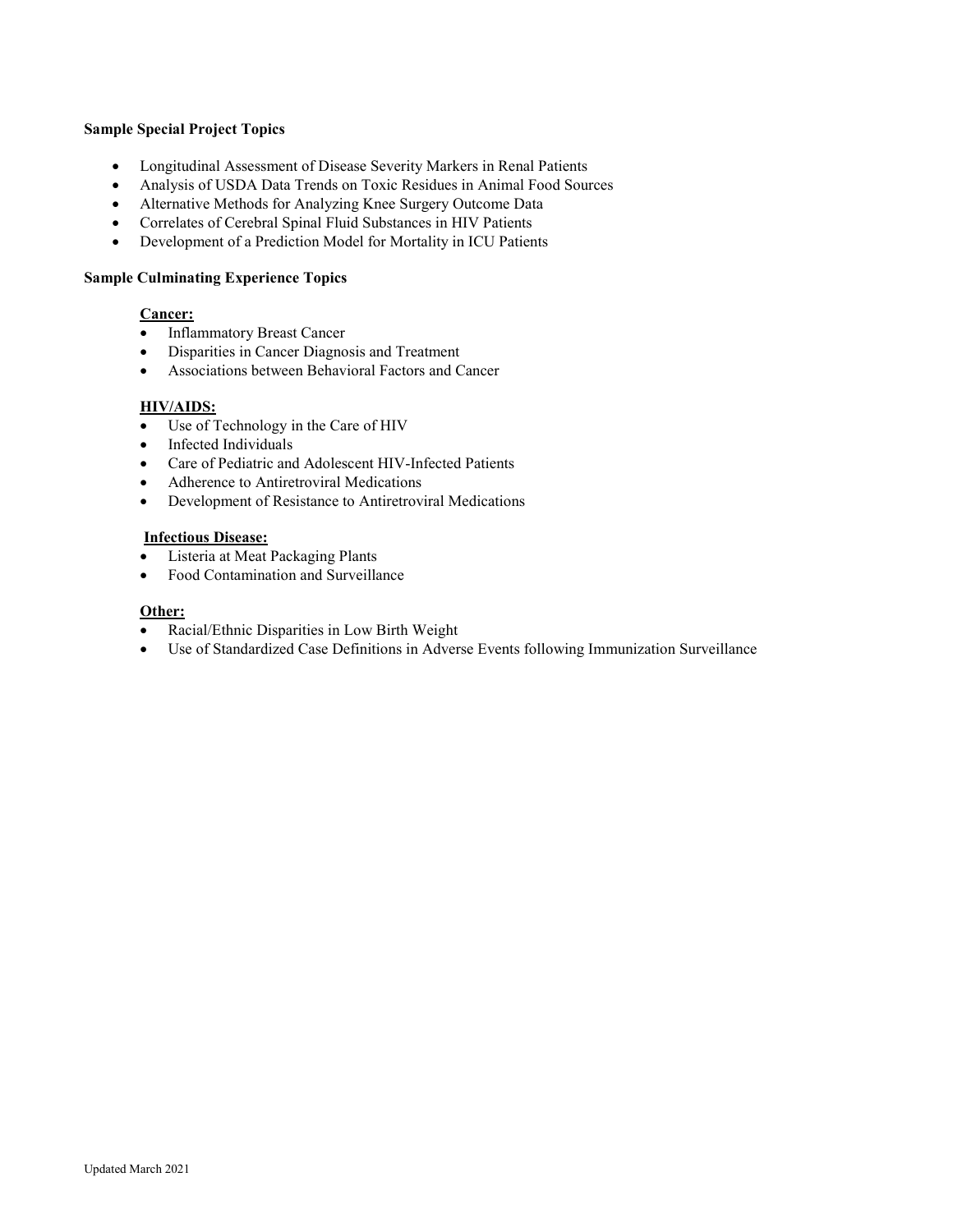# **Graduation Requirements**

# **MPH, Biostatistics**

- 1. **Graduate Credit Requirement:.** 45 graduate credits are required.
- 2. **Course Requirements:** Successful completion of the Core Courses and the Program-Specific Courses are required.
- 3. **Practicum Requirement:** Students are required to fulfill all requirements of the Applied Practice Experience (Practicum).
- 4. **Interprofessional Education Experience (IPE):** Students are required to enroll, participate and complete an authorized IPE activity (PUBH 6023).
- 5. **Grade Point Requirement:** A 3.0 (B average) overall grade point average is required.
- 6. **Time Limit Requirement:** The degree must be completed within five years.
- 7. **Transfer Credit Policy.** Up to 12 graduate credits that have not been applied to a previous degree may be transferred to the MPH upon approval. External credits must have been earned from an accredited institution in the last 3 years with a grade of 3.0 (B) or better. SPH Graduate Certificate students can transfer as many credits as meet program requirements, up to 18 credits, to the MPH. Graduate Certificate students wishing to transfer to a degree program may apply to do so via the online change of concentration petition after completion of 3 or more courses and a cumulative GPA of 3.0 or better. A grade of B or better is required for a course to be eligible for transfer.
- 8. **CITI Training requirement**: All students are required to complete training regarding human subject protection regulation and the Health Insurance Portability and Accountability Act of 1996 (HIPAA). To fulfill this requirement, you must complete the Collaborative IRB Training Initiative (CITI) Course in The Protection of Human Research Subjects.
- 9. **Integrity Quiz & Plagiarism requirement**: All students are required to review the George Washington University Code of Academic Integrity and take the quiz within their first semester of study. The Code of Integrity and step-by-step instructions can be found here: http://publichealth.gwu.edu/integrity
- 10. **Professional Enhancement requirement**: Students must participate in 8 hours per degree program Public Health-related lectures, seminars, and symposia, related to your field of study. Professional Enhancement activities supplement the academic curriculum and help prepare students to participate actively in the professional community. Opportunities for professional enhancement are regularly publicized via the Milken Institute SPH Listserv and through your department or advisor. Students must submit documentation of Professional Enhancement activities to the Office of Student Records. The documentation consists of the Professional Enhancement Form http://publichealth.gwu.edu/academics/forms (which includes a prior approval signature from the student's advisor, a description of the program agenda, and proof of attendance. Remember to submit your documentation before you apply to graduate!

**Course Descriptions and Registration** information can be found on the website: <http://publichealth.gwu.edu/academics>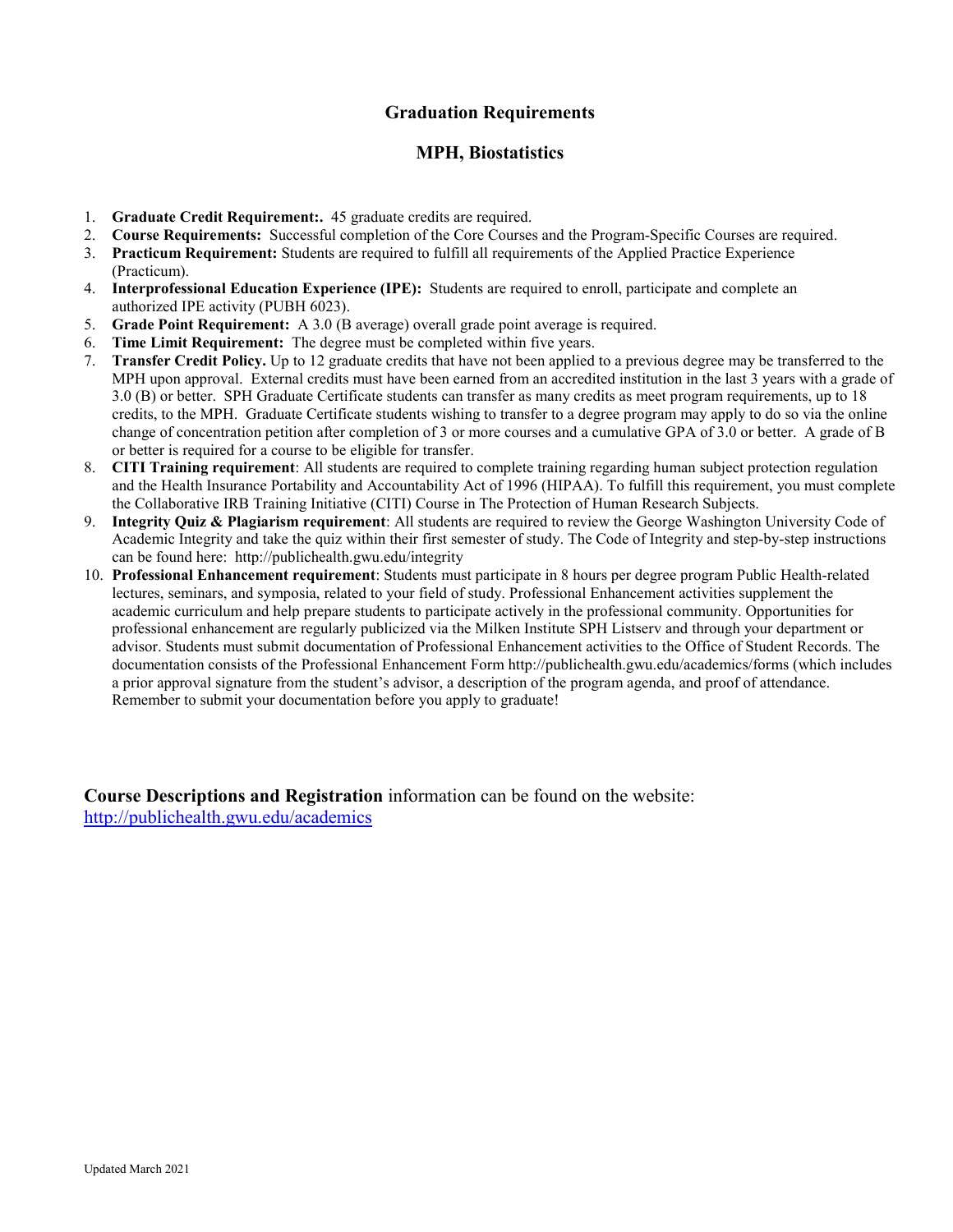# **Department of Biostatistics and Bioinformatics Master of Public Health BIOSTATISTICS**

of Public Health THE GEORGE WASHINGTON UNIVERSITY

Milken Institute School

| THE GEORGE WASHINGTON UNIVERSITY                                     |                                                                                        | Program-at-a-Glance                                                                                       |                |                                  |  |  |
|----------------------------------------------------------------------|----------------------------------------------------------------------------------------|-----------------------------------------------------------------------------------------------------------|----------------|----------------------------------|--|--|
|                                                                      |                                                                                        | 2021-2022                                                                                                 |                |                                  |  |  |
| <b>Begin Planning Your Applied Practice Experience During Year 1</b> |                                                                                        |                                                                                                           |                |                                  |  |  |
| <b>Required Core Course (16 credits)</b>                             |                                                                                        |                                                                                                           | <b>Credits</b> | <b>Semester Offered</b>          |  |  |
| <b>PUBH 6000</b>                                                     | MPH Applied Practice Experience                                                        |                                                                                                           | $\mathbf 0$    | All                              |  |  |
| <b>PUBH 6003</b>                                                     | Principles & Practice of Epidemiology                                                  |                                                                                                           | 3              | Fall, Spring Summer 10<br>weeks  |  |  |
| <b>PUBH 6007</b>                                                     |                                                                                        | Social & Behavioral Approaches to Public Health                                                           | $\overline{2}$ | Fall, Spring, Summer I           |  |  |
| <b>PUBH 6009</b>                                                     | <b>Fundamentals of Program Evaluation</b>                                              |                                                                                                           | $\overline{2}$ | Fall, Spring, Summer I           |  |  |
| <b>PUBH 6011</b>                                                     | Health                                                                                 | Environmental & Biological Fundamentals of Public                                                         | 3              | Fall, Spring, Summer 10<br>weeks |  |  |
| <b>PUBH 6012</b>                                                     | <b>Fundamentals of Health Policy</b>                                                   |                                                                                                           | $\overline{2}$ | Fall, Spring, Summer I           |  |  |
| <b>PUBH 6021</b>                                                     | Leading Self and Teams in Public Health                                                | Essentials of Public Health Practice & Leadership 1:                                                      | 1              | Fall, Spring, Summer I           |  |  |
| <b>PUBH 6022</b>                                                     | <b>Public Health</b>                                                                   | Essentials of Public Health Practice & Leadership 2:<br>Managing Organizations and Influencing Systems in | 1              | Fall, Spring, Summer I           |  |  |
| <b>PUBH 6023</b>                                                     | Interprofessional Education Experience                                                 |                                                                                                           | 0              | Fall, Spring Summer              |  |  |
| <b>PUBH 6015</b>                                                     | <b>Culminating Experience</b>                                                          |                                                                                                           | $\overline{2}$ | See Advisor                      |  |  |
| <b>Required Departmental Courses (22 credits)</b>                    |                                                                                        |                                                                                                           |                |                                  |  |  |
| <b>PUBH 6850</b>                                                     | Introduction to SAS for Public Health Research                                         |                                                                                                           | 1              | Fall                             |  |  |
| <b>PUBH 6851</b>                                                     | Introduction to R for Public Health Research                                           |                                                                                                           | 1              | Fall                             |  |  |
| <b>PUBH 6852</b>                                                     | Introduction to Python for Public Health Research                                      |                                                                                                           | 1              | Fall                             |  |  |
| <b>PUBH 6853</b>                                                     | Use of Statistical Packages: Data Management and Data<br>3<br>Fall, Spring<br>Analysis |                                                                                                           |                |                                  |  |  |
| <b>PUBH 6862</b>                                                     | Applied Linear Regression Analysis for Public Health Research                          |                                                                                                           | 3              | Fall                             |  |  |
| <b>PUBH 6864</b>                                                     |                                                                                        | Applied Survival Analysis for Public Health Research                                                      | 3              | Spring                           |  |  |
| <b>PUBH 6865</b>                                                     |                                                                                        | Applied Categorical Data Analysis for Public Health Research                                              | 3              | Spring                           |  |  |
| <b>PUBH 6866</b>                                                     | Principles of Clinical Trials                                                          |                                                                                                           | 3              | Spring                           |  |  |
| <b>PUBH 6868</b>                                                     | <b>Quantitative Methods</b>                                                            |                                                                                                           | 3              | Spring                           |  |  |
| <b>PUBH 6869</b>                                                     | Principles of Biostatistical Consulting                                                | Spring                                                                                                    |                |                                  |  |  |
| Electives (7 credits)                                                |                                                                                        |                                                                                                           |                |                                  |  |  |
| PUBH 6xxx<br>Any SPH (PUBH, HSML, EXNS) graduate level course        |                                                                                        |                                                                                                           |                | Fall, Spring, Summer             |  |  |
| <b>Course Distribution</b>                                           |                                                                                        |                                                                                                           | <b>Credits</b> |                                  |  |  |
|                                                                      | <b>Public Health Core Courses</b>                                                      |                                                                                                           |                |                                  |  |  |
| <b>Culminating Experience</b>                                        |                                                                                        | $\overline{2}$                                                                                            |                |                                  |  |  |
| <b>Required Departmental Courses</b>                                 |                                                                                        | 22                                                                                                        |                |                                  |  |  |
| School of Public Health Electives                                    |                                                                                        |                                                                                                           | $\overline{7}$ |                                  |  |  |
| <b>Total Degree Credits</b>                                          |                                                                                        | 45                                                                                                        |                |                                  |  |  |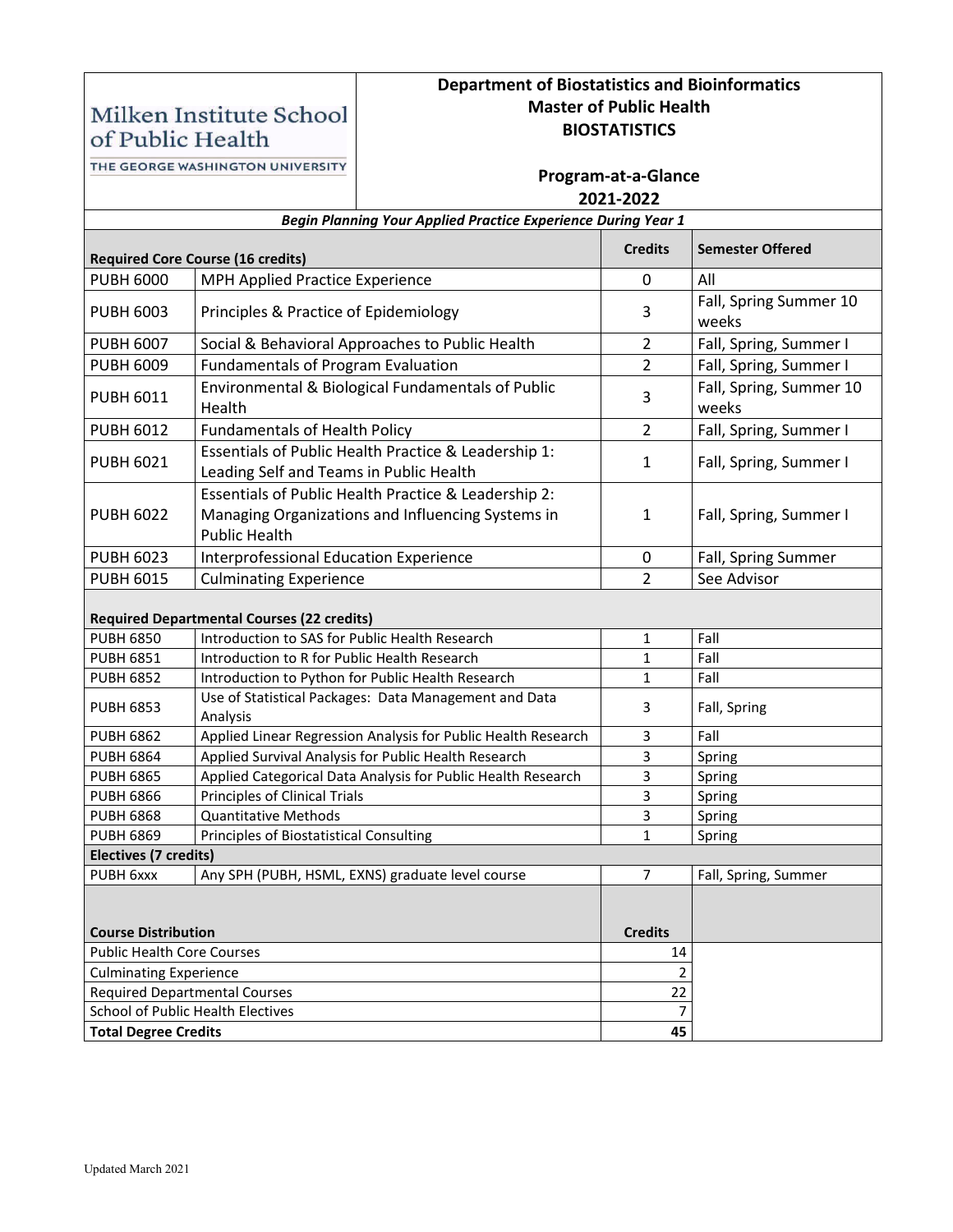# Milken Institute School of Public Health

**Biostatistics**

**Advising Tips**

THE GEORGE WASHINGTON UNIVERSITY

# **NOTE: Always see your advisor for course scheduling and sequencing strategies, but remember that proper course selection, fulfilling requirements, and on-time graduation are your responsibilities.**

The Master of Public Health (MPH) curriculum consists of four types of courses:

- Required Core Courses
- Required Program-Specific Courses
- **Electives**
- Required Practicum and Culminating Experience

The MPH core courses are designed to provide students with a broad public health context as well as a critical foundation for subsequent coursework. Early completion of these core courses ensures that students will have the base of knowledge to successfully complete the program specific courses and to get as much as possible out of them. As such, entering students are expected to enroll in MPH core courses in accordance with the following guidelines:

- We expect MPH students to complete the MPH core courses in their first year following their admission into the program (fall/spring/summer).
- Students may take core courses in any order.

Part-time students (who generally take 5 to 7 credits per semester) will typically concentrate on taking just core courses in their first year, and then take program-specific courses in their second and third years.

In order to help assure that all students complete core courses in the first year of study, GW SPH will offer all core courses during all three semesters (fall, spring, and summer). This will allow students who wish to complete their MPH degree within two years to do so, and will allow every student to make steady progress toward completing the MPH degree. Most of the MPH Biostatistics program specific courses are offered twice in each academic year (fall/spring semesters).

We recognize that there may be exceptional circumstances that make it difficult for a student to complete core courses in the first year as outlined above. Any such student should discuss this situation with his or her academic advisor.

For additional information and resources regarding registration, course descriptions, schedule of classes, advising, etc. follow this link: <http://publichealth.gwu.edu/academics>

Table 1 (full time students) and Table 2 (part time students) present sample course schedules that students admitted to the MPH program in biostatistics can use as a guideline to structure their program of studies. It is noteworthy that in either sample course schedule a fully 45 credits are required to complete the degree, including core courses (14 credits), program specific courses (22 credits), public health electives (7 credits) and the culminating experience (2 credits). See below.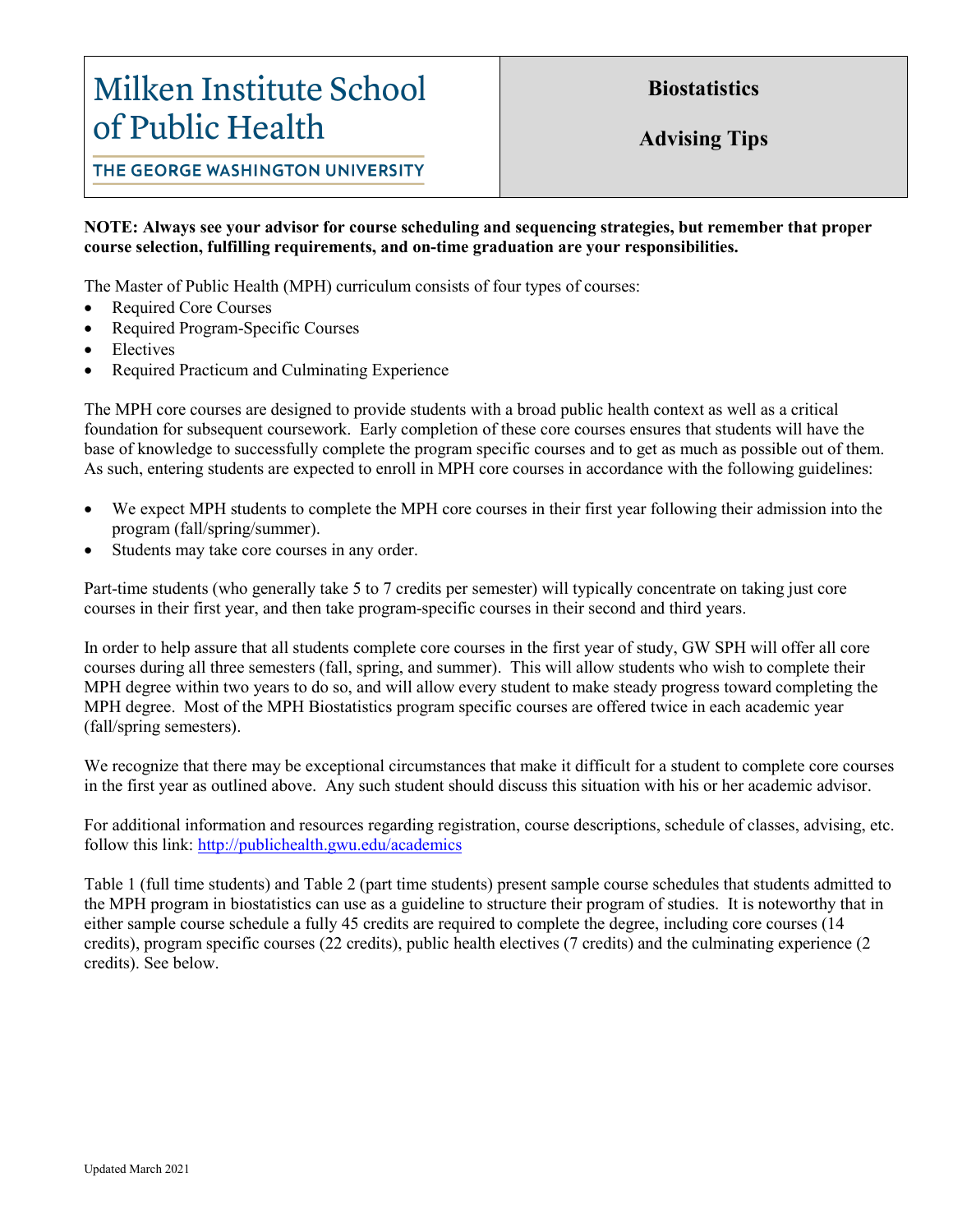# **Milken Institute School of Public Health MPH in Biostatistics (45 cr)**

| <b>Sample Schedule for 2-Year Completion (Summer start)</b> |  |  |  |  |  |  |  |  |  |  |
|-------------------------------------------------------------|--|--|--|--|--|--|--|--|--|--|
|-------------------------------------------------------------|--|--|--|--|--|--|--|--|--|--|

| Semester                    | Cr                      | Course #         | <b>Course Name</b>                                             |
|-----------------------------|-------------------------|------------------|----------------------------------------------------------------|
| Summer 1 <sup>st</sup> year | $\overline{2}$          | <b>PUBH 6009</b> | Fundamentals of Program Evaluation                             |
| 5 credits                   | 3                       | <b>PUBH 6011</b> | <b>Environmental and Biological Fundamentals</b>               |
| Fall 1 <sup>st</sup> year   | $\overline{2}$          | <b>PUBH 6012</b> | <b>Fundamentals of Health Policy</b>                           |
| 9 credits                   |                         | <b>PUBH 6021</b> | Essentials of Public Health Leadership & Practice 1            |
|                             |                         | <b>PUBH 6850</b> | Introduction to SAS for Public Health Research                 |
|                             |                         | <b>PUBH 6851</b> | Introduction to R for Public Health Research                   |
|                             |                         | <b>PUBH 6852</b> | Introduction to Python for Public Health Research              |
|                             | 3                       | <b>PUBH 6862</b> | Applied Linear Regression Analysis for Public Health Research  |
| Spring 1st year             |                         | <b>PUBH 6853</b> | Use of Statistical Packages: Data Management and Data Analysis |
| 9 credits                   | 3                       | <b>PUBH 6866</b> | Principles of Clinical Trials                                  |
|                             | 3                       | <b>PUBH 6868</b> | Quantitative Methods                                           |
|                             | 3                       |                  |                                                                |
| Summer $2nd$ year           | $\overline{2}$          | <b>PUBH 6007</b> | Social & Behavioral Approaches to Public Health                |
| 5 credits                   | 3                       | PUBH 6xxx        | <b>PUBH</b> Electives                                          |
| Fall 2 <sup>nd</sup> year   | $\overline{\mathbf{3}}$ | <b>PUBH 6003</b> | Principles and Practice of Epidemiology                        |
| 8 credits                   | 4                       | PUBH 6xxx        | <b>PUBH</b> Elective                                           |
|                             |                         | <b>PUBH 6022</b> | Essentials of Public Health Leadership & Practice 2            |
|                             |                         | <b>PUBH 6000</b> | MPH Applied Practice Experience                                |
|                             |                         |                  |                                                                |
|                             | $\boldsymbol{0}$        |                  |                                                                |
| Spring $2nd$ year           | 3                       | <b>PUBH 6864</b> | Applied Survival Analysis for Public Health Research           |
| 9 credits                   | 3                       | <b>PUBH 6865</b> | Applied Categorical Data Analysis for Public Health Research   |
|                             | 1                       | <b>PUBH 6869</b> | Principles of Biostatistical Consulting                        |
|                             | $\overline{2}$          | <b>PUBH 6015</b> | <b>Culminating Experience</b>                                  |
|                             |                         | <b>PUBH 6023</b> | Interprofessional Education Experience                         |
|                             | $\boldsymbol{0}$        |                  |                                                                |